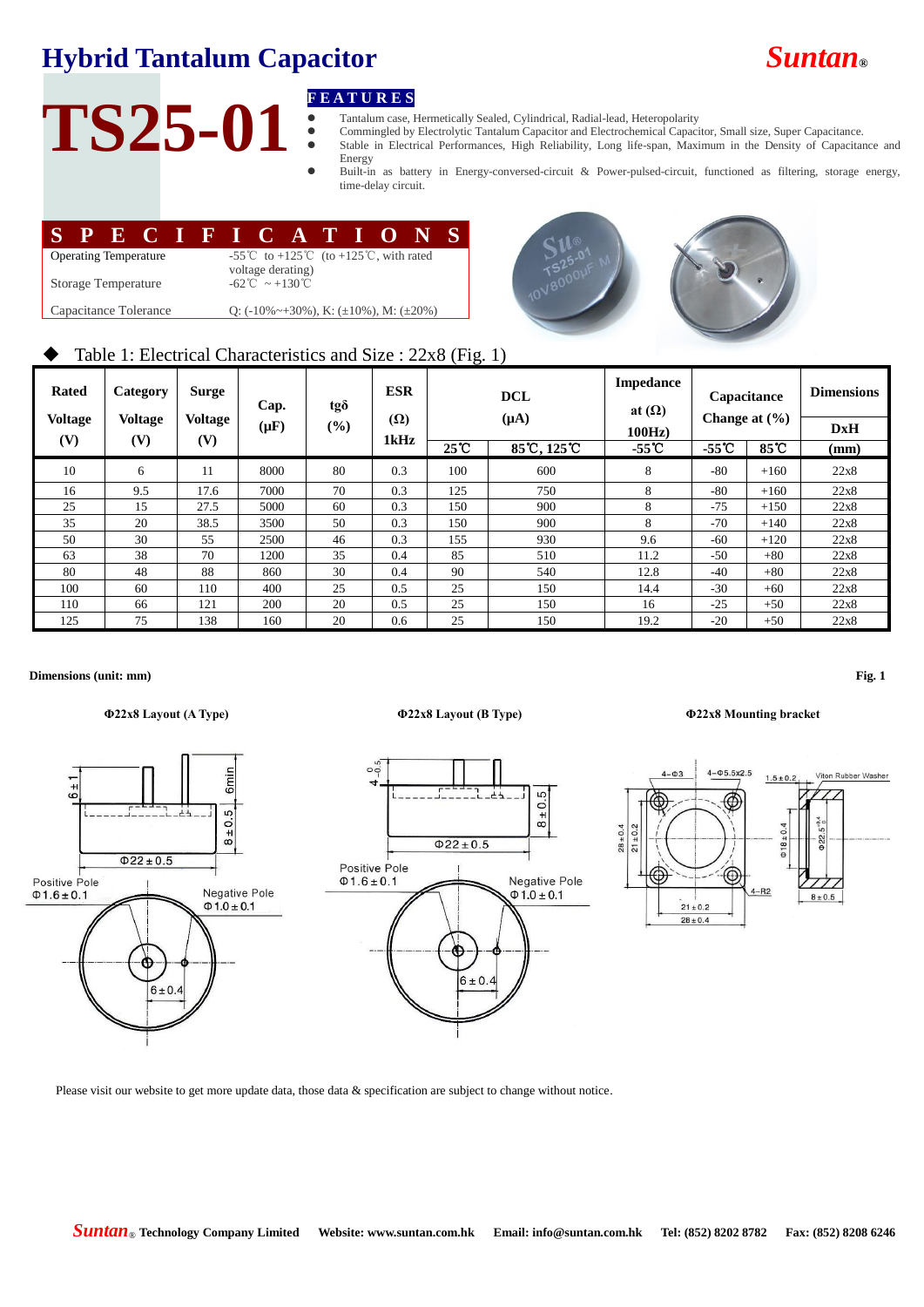## **Hybrid Tantalum Capacitor** *Suntan***®**

# **TS25-01**

| <b>Rated</b><br><b>Voltage</b> | Category<br><b>Voltage</b> | <b>Surge</b><br><b>Voltage</b> | Cap.<br>$(\mu F)$ | $tg\delta$ | <b>ESR</b><br>$(\Omega)$<br>1kHz | <b>DCL</b><br>$(\mu A)$ |             | Impedance<br>at $(\Omega)$ | Capacitance<br>Change at $(\% )$ |        | <b>Dimensions</b><br><b>DxH</b> |
|--------------------------------|----------------------------|--------------------------------|-------------------|------------|----------------------------------|-------------------------|-------------|----------------------------|----------------------------------|--------|---------------------------------|
| (V)                            | (V)                        | (V)                            |                   | (%)        |                                  | 25°C                    | 85°C, 125°C | 100Hz<br>$-55^{\circ}$ C   | $-55^{\circ}$ C                  | 85℃    | (mm)                            |
| 10                             | 6                          | 11                             | 20000             | 90         | 0.1                              | 150                     | 900         | 2.5                        | $-80$                            | $+160$ | 22x12.5                         |
| 16                             | 9.5                        | 17.6                           | 18000             | 80         | 0.1                              | 150                     | 900         | 2.5                        | $-80$                            | $+160$ | 22x12.5                         |
| 25                             | 15                         | 27.5                           | 13000             | 70         | 0.1                              | 150                     | 900         | 2.5                        | $-75$                            | $+150$ | 22x12.5                         |
| 35                             | 20                         | 38.5                           | 9000              | 60         | 0.1                              | 170                     | 1000        | 2.5                        | $-70$                            | $+140$ | 22x12.5                         |
| 50                             | 30                         | 55                             | 6800              | 65         | 0.1                              | 170                     | 1000        | 1.2                        | $-45$                            | $+120$ | 22x12.5                         |
| 63                             | 38                         | 70                             | 2800              | 55         | 0.2                              | 170                     | 1000        | 3.5                        | $-50$                            | $+80$  | 22x12.5                         |
| 80                             | 48                         | 88                             | 2000              | 45         | 0.2                              | 200                     | 1200        | 3.5                        | $-40$                            | $+80$  | 22x12.5                         |
| 100                            | 60                         | 110                            | 1000              | 40         | 0.2                              | 200                     | 1200        | 4.0                        | $-30$                            | $+60$  | 22x12.5                         |
| 110                            | 66                         | 121                            | 800               | 30         | 0.2                              | 200                     | 1200        | 4.0                        | $-25$                            | $+50$  | 22x12.5                         |
| 125                            | 75                         | 138                            | 600               | 30         | 0.3                              | 200                     | 1200        | 4.0                        | $-20$                            | $+50$  | 22x12.5                         |

## **Table 2: Electrical Characteristics and Size : 22x12.5 (Fig. 2)**

**Dimensions (unit: mm) Fig. 2**

## **Φ22x12.5 Layout (A Type) Φ22x12.5 Layout (B Type) Φ22x12.5 Mounting bracket**